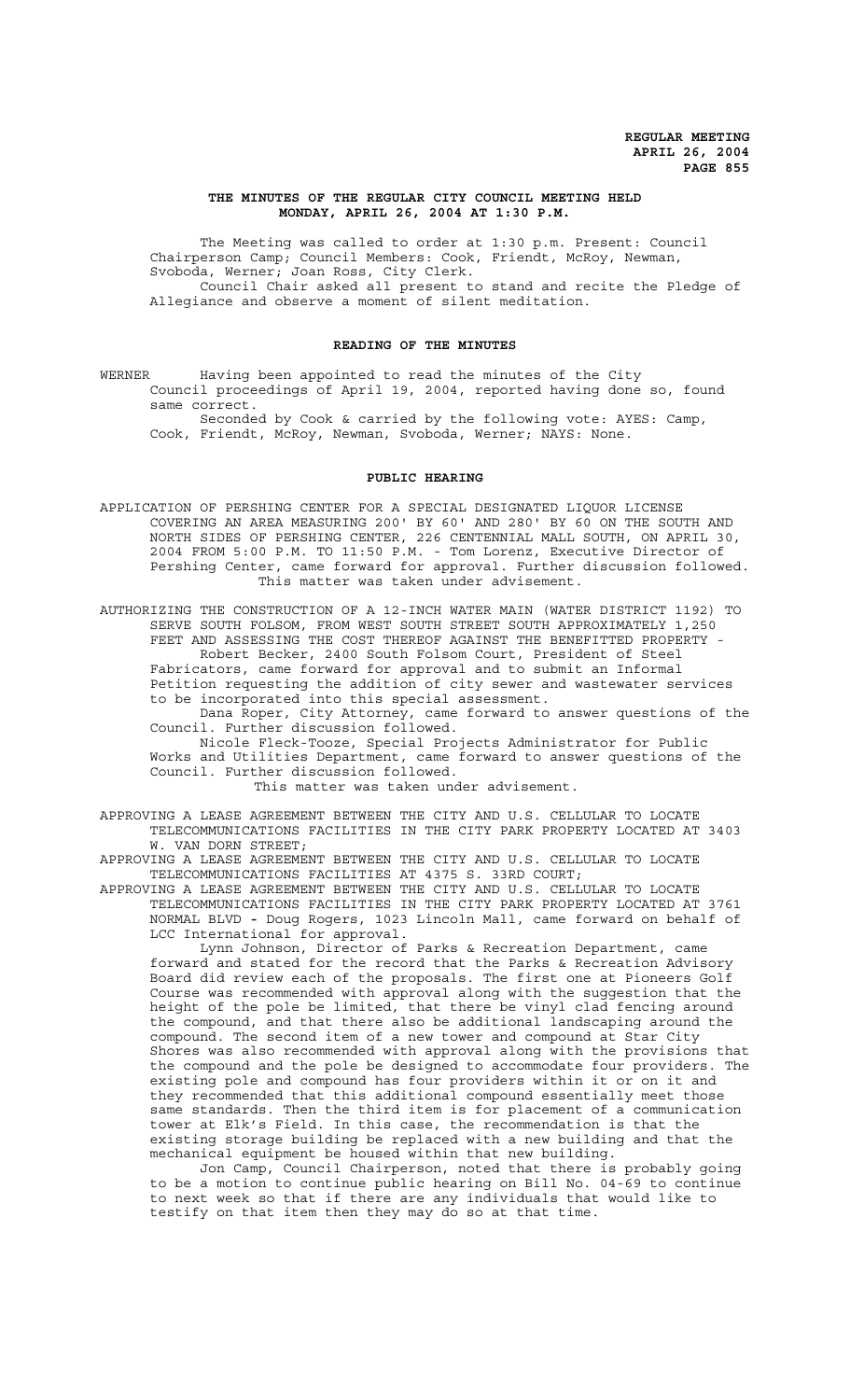Jonathan Cook, Council Member, asked to what extent have the recommendations been taken into consideration on these contracts? Mr. Johnson replied that to his understanding in talking with Steve Huggenberger, the Assistant City Attorney, that the Council action which will actually take place next week, will most likely be authorizing the Mayor to enter into an agreement and that Mr. Huggenberger would be working with Doug Rogers as well as the Parks & Recreation Department to incorporate these changes into these documents. Also, as far as he knows, there has been no concerns with this. Mr. Camp asked Mr. Rogers to come forward and state if he feels that these modifications and changes are acceptable.

Mr. Rogers came forward and stated that they have no problems or concerns with these provisions.

COOK Moved to delay public hearing and action for 1 week to 5/3/04 on Bill Number's 04-69, 04-70, & 04-71.

Seconded by Newman & carried, 7-0.

APPROVING A MULTI-YEAR AGREEMENT WITH FUNDING FROM MORE THAN ONE FISCAL CIP BUDGET YEAR BETWEEN THE CITY AND CONSTRUCTION MANAGER FOR RENOVATION AND CONSTRUCTION WORK AT THE SUNKEN GARDENS LOCATED AT S. 27TH STREET AND CAPITAL PARKWAY - J.J. Yost, Planning & Construction Manager for the Parks & Recreation Department, came forward for approval. Further discussion followed.

This matter was taken under advisement.

## **MISCELLANEOUS BUSINESS**

Lois Newman, no address given, came forward to express her concerns with people smoking in the bus shelters and on park benches in parks. She also shared her concerns with people using other peoples dumpsters. Further discussion followed.

This matter was taken under advisement.

Mike Morosin, 2055 S Street, came forward to express his concerns with people who use the bus shelters as restrooms. This matter was taken under advisement.

**\*\* END OF PUBLIC HEARING \*\***

# **COUNCIL ACTION**

# **LIQUOR RESOLUTIONS**

APPLICATION OF PERSHING CENTER FOR A SPECIAL DESIGNATED LIQUOR LICENSE COVERING AN AREA MEASURING 200' BY 60' AND 280' BY 60 ON THE SOUTH AND NORTH SIDES OF PERSHING CENTER, 226 CENTENNIAL MALL SOUTH, ON APRIL 30, 2004 FROM 5:00 P.M. TO 11:50 P.M. - CLERK read the following resolution, introduced by Glenn Friendt, who moved its adoption:

A-82722 BE IT RESOLVED by the City Council of the City of Lincoln, Nebraska:

That after hearing duly had as required by law, consideration of the facts of this application, the Nebraska Liquor Control Act, and the pertinent City ordinances, the City Council recommends that the application of Pershing Center for a Special Designated License to cover an area measuring approximately 161 feet by 347 feet and 141 feet by 36 feet to the west and south of the Pershing Center, 226 Centennial Mall South, Lincoln, Nebraska, on September 20, 2003 from 11:00 a.m. to 11:59 p.m., be approved with the condition that the premise complies in every respect with all City and State regulations and with the following requirements:

- 1. Identification to be checked, wristbands required on all parties wishing to consume alcohol.
- 2. Adequate security shall be provided for the event.
- 3. The area requested for the permit shall be separated from the public by a fence or other means.
- 4. Responsible alcohol service practices shall be followed.

BE IT FURTHER RESOLVED the City Clerk is directed to transmit a

copy of this resolution to the Nebraska Liquor Control Commission. Introduced by Glenn Friendt

Seconded by Svoboda & carried by the following vote: AYES: Camp, Cook, Friendt, McRoy, Newman, Svoboda, Werner; NAYS: None.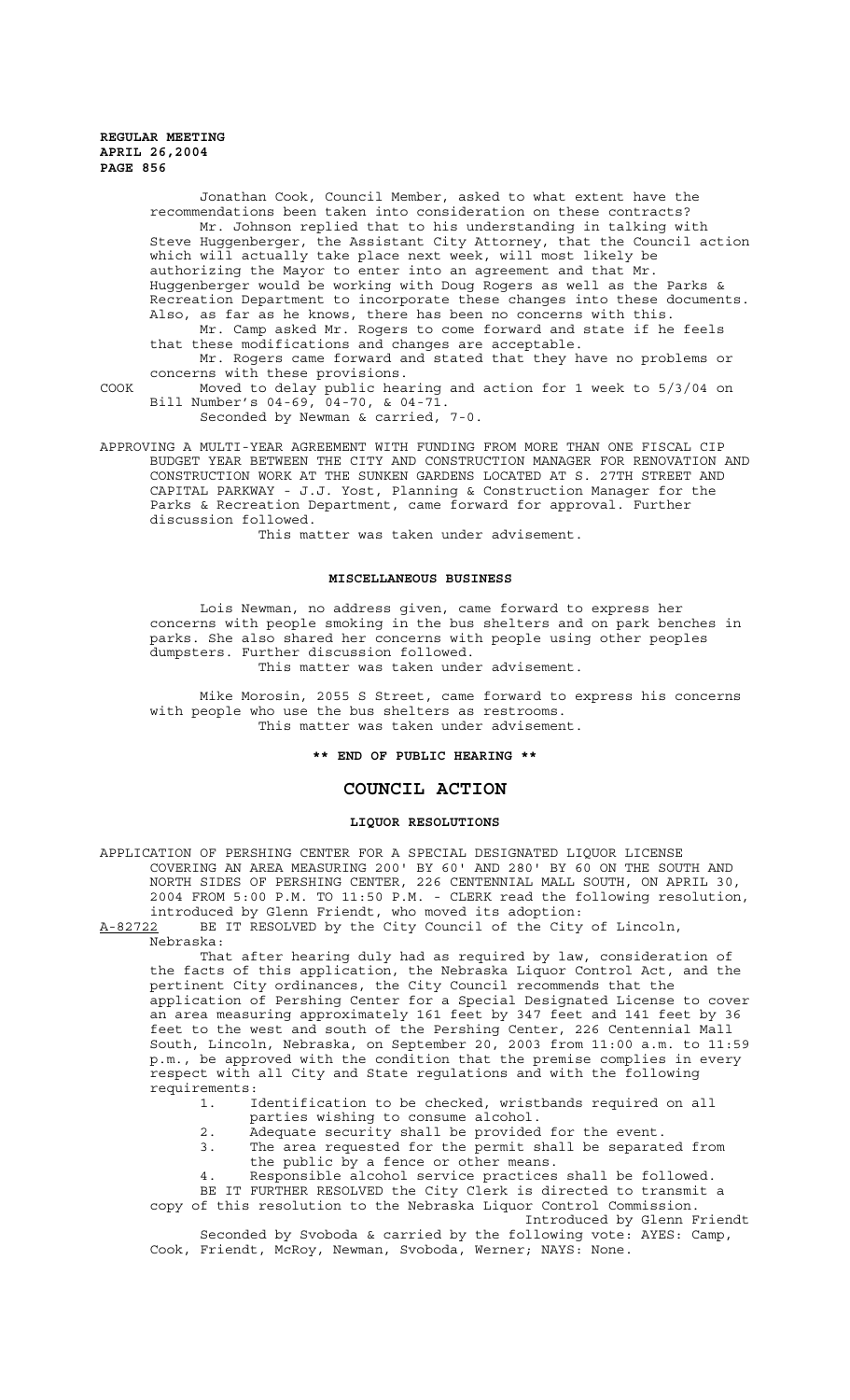#### **ORDINANCES - 2ND READING**

- AUTHORIZING THE CONSTRUCTION OF A 12-INCH WATER MAIN (WATER DISTRICT 1192) TO SERVE SOUTH FOLSOM, FROM WEST SOUTH STREET SOUTH APPROXIMATELY 1,250 FEET AND ASSESSING THE COST THEREOF AGAINST THE BENEFITTED PROPERTY -CLERK read an ordinance, introduced by Ken Svoboda, creating Water District No. 1192, designating the real estate to be benefitted, providing for assessment of the costs of the improvements constructed therein, providing for the acquisition of easements and additional right-of-way, if necessary, and repealing all ordinances or parts of ordinances in conflict herewith, the second time.
- APPROVING A LEASE AGREEMENT BETWEEN THE CITY AND U.S. CELLULAR TO LOCATE TELECOMMUNICATIONS FACILITIES IN THE CITY PARK PROPERTY LOCATED AT 3403 W. VAN DORN STREET - PRIOR to reading:
- COOK Moved to delay public hearing and action for 1 week to 5/3/04. Seconded by Newman & carried by the following vote: AYES: Camp, Cook, Friendt, McRoy, Newman, Svoboda, Werner; NAYS: None.
- CLERK Read an ordinance, introduced by Ken Svoboda, pursuant to Article VII Section 3 of the charter of the City of Lincoln, Nebraska, the Mayor is hereby authorized to enter into an agreement between the City of Lincoln, Nebraska, as Licensor, and Florida RSA #8, LLC, dba U.S. Cellular, as Licensee, for a period not to exceed five years, with the various renewal options of up to another 20 years, upon the terms and conditions as provided in the attached Agreement, which is hereby accepted and approved and the Mayor is authorized to execute the same and the associated Memorandum of License document on behalf of the City and any associated amendments, the second time.
- APPROVING A LEASE AGREEMENT BETWEEN THE CITY AND U.S. CELLULAR TO LOCATE TELECOMMUNICATIONS FACILITIES AT 4375 S. 33RD COURT -
- COOK Moved to delay public hearing and action for 1 week to 5/3/04. Seconded by Newman & carried by the following vote: AYES: Camp, Cook, Friendt, McRoy, Newman, Svoboda, Werner; NAYS: None.
- CLERK Read an ordinance, introduced by Ken Svoboda, pursuant to Article VII Section 3 of the Charter of the City of Lincoln, Nebraska, the Mayor is hereby authorized to enter into an agreement between the City of Lincoln, Nebraska, as Licensor, and Florida RSA #8, LLC dba U.S. Cellular, as Licensee, for a period not to exceed five years, with the various renewal options of up to another 20 years, upon the terms and conditions as provided in the attached Agreement, which is hereby accepted and approved and the Mayor is authorized to execute the same and the associated Memorandum of License document on behalf of the City and any associated amendments, the second time.
- APPROVING A LEASE AGREEMENT BETWEEN THE CITY AND U.S. CELLULAR TO LOCATE TELECOMMUNICATIONS FACILITIES IN THE CITY PARK PROPERTY LOCATED AT 3761 NORMAL BLVD -
- COOK Moved to delay public hearing and action for 1 week to 5/3/04. Seconded by Newman & carried by the following vote: AYES: Camp, Cook, Friendt, McRoy, Newman, Svoboda, Werner; NAYS: None.
- CLERK Read an ordinance, introduced by Ken Svoboda, pursuant to Article VII Section 3 of the Charter of the City of Lincoln, Nebraska, the Mayor is hereby authorized to enter into an agreement between the City of Lincoln, Nebraska, as Licensor, and Florida RSA #8, LLC, dba U.S. Cellular, as Licensee, for a period not to exceed five years, with the various renewal options of up to another 20 years, upon the terms and conditions as provided in the attached Agreement, which is hereby accepted and approved and the Mayor is authorized to execute the same and the associated Memorandum of License document on behalf of the City and any associate amendments, the second time.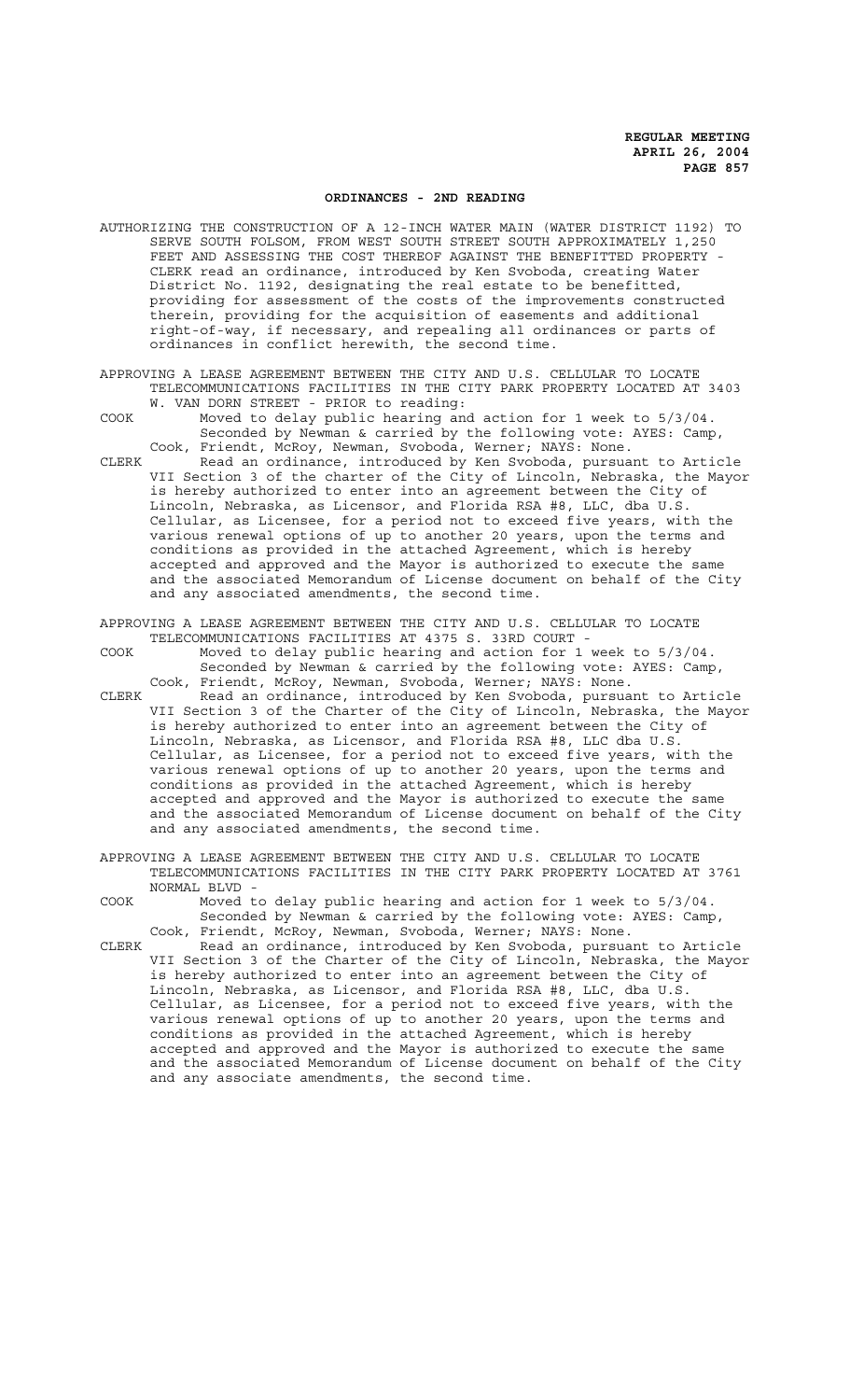## **RESOLUTIONS**

APPROVING A MULTI-YEAR AGREEMENT WITH FUNDING FROM MORE THAN ONE FISCAL CIP BUDGET YEAR BETWEEN THE CITY AND CONSTRUCTION MANAGER FOR RENOVATION AND CONSTRUCTION WORK AT THE SUNKEN GARDENS LOCATED AT S. 27TH STREET AND CAPITAL PARKWAY - CLERK read the following resolution, introduced by Terry Werner, who moved its adoption:<br>A-82723 WHEREAS, the City Project for re

A-82723 WHEREAS, the City Project for renovation and construction work at Sunken Gardens through the Parks and Recreation Department has been approved by the City; and

WHEREAS, funding for this work consists of Lincoln Parks & Recreation Foundation fund-raising campaign and Parks & Recreation CIP budget for FY 03-04 and FY 04-05; and

WHEREAS, the Parks & Recreation CIP budget for the project consists of \$100,000.00 over a budget period in fiscal year 03-04 and fiscal year 04-05; and

WHEREAS, Article VII, Section 3 of the Charter of the City of Lincoln provides that no contract involving the expenditure of money from appropriations of more than one year, other than appropriations of borrowed money, shall be valid unless approved by ordinance or resolution of the City Council.

NOW, THEREFORE, BE IT RESOLVED by the City Council of the City of Lincoln, Nebraska:

That the Mayor is authorized to execute a contract or contracts between the City of Lincoln, Nebraska and Construction Manager for the renovation and construction work at Sunken Gardens to be paid from fiscal years 2003, 2004, and 2005.

Introduced by Terry Werner Seconded by Svoboda & carried by the following vote: AYES: Camp, Cook, Friendt, McRoy, Newman, Svoboda, Werner; NAYS: None.

APPOINTING TAMI C. SOPER TO THE LINCOLN-LANCASTER WOMEN'S COMMISSION FOR A TWO-YEAR TERM EXPIRING MARCH 1, 2006 - CLERK read the following

resolution, introduced by Terry Werner, who moved its adoption: A-82724 BE IT RESOLVED by the City Council of the City of Lincoln, Nebraska:

That the appointment of Tami C. Soper to the Lincoln-Lancaster Women's Commission for a two-year term expiring March 1, 2006, is hereby approved.

Introduced by Terry Werner Seconded by Svoboda & carried by the following vote: AYES: Camp, Cook, Friendt, McRoy, Newman, Svoboda, Werner; NAYS: None.

SETTING THE HEARING DATE OF MONDAY, MAY 10, 2004 AT 1:30 PM FOR A MANAGER APPLICATION OF THOMAS R. MCKITTERICK FOR COUNTRY CLUB OF LINCOLN DBA COUNTRY CLUB LOCATED AT 3200 SOUTH 24TH STREET - CLERK read the following resolution, introduced by Terry Werner, who moved its adoption:

A-82725 BE IT RESOLVED by the City Council, of the City of Lincoln, that a hearing date is hereby set for Monday, May 10, 2004, at 1:30 p.m. or as soon thereafter as possible in the City Council Chambers, County-City Building, 555 S. 10<sup>th</sup> Street, Lincoln, NE, for the Manager Application of Thomas R. McKitterick for Country Club of Lincoln dba Country Club located at 3200 South 24<sup>th</sup> Street.

Introduced by Terry Werner Seconded by Svoboda & carried by the following vote: AYES: Camp, Cook, Friendt, McRoy, Newman, Svoboda, Werner; NAYS: None.

#### **PETITIONS & COMMUNICATIONS**

- FORMAL PAVING PETITION FOR ALLEY PAVING DISTRICT NO. 362-A FOR THE EAST/WEST ALLEY, 48 $^{\text{\tiny{\textsf{TH}}}}$  TO 49 $^{\text{\tiny{\textsf{TH}}}}$  STREETS, LOWELL TO MEREDETH STREETS, SUBMITTED BY OLLIE C. WITTMANN - CLERK presented said petition which was referred to the Law Department.
- INFORMAL PETITION TO CREATE A SANITARY SEWER DISTRICT TO SERVE THE NORTHEAST, SOUTHEAST, AND SOUTHWEST CORNERS OF SOUTH 56TH AND PINE LAKE ROAD SUBMITTED BY BILL KREIN AND THE ASPEN PARTNERSHIP - CLERK presented said petition which was referred to the Public Works & Utilities Department.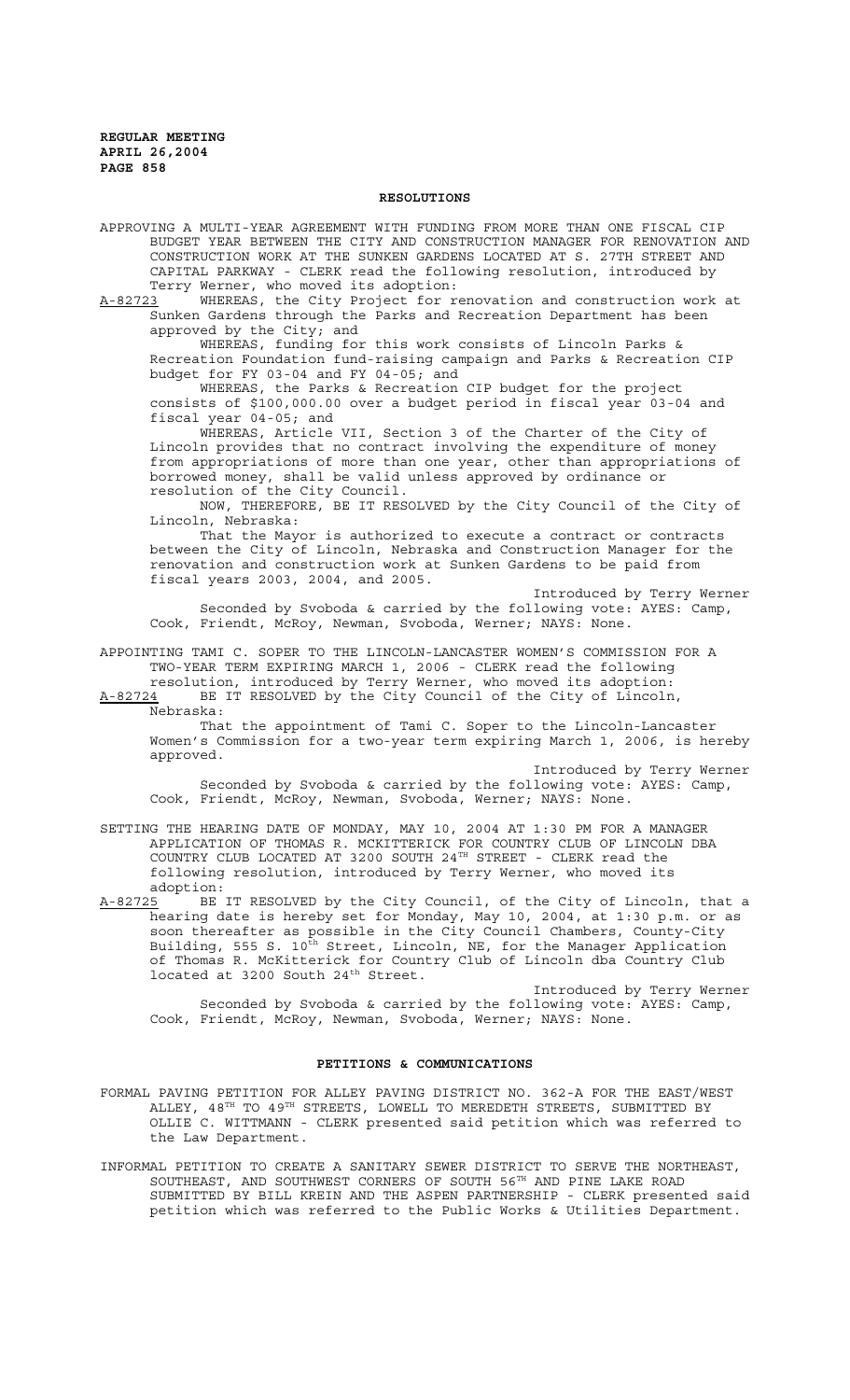THE FOLLOWING WERE REFERRED TO PLANNING DEPARTMENT:

- Change of Zone No. 04022 Requested by ESP, Inc. from AG Agricultural District to H-3 Highway Commercial District, on property generally located at 4801 NW Highway 34.
- Change of Zone No. 04024 Requested by the Director of Planning, for text and map amendments to Title 27 of the Lincoln Municipal Code (Zoning Ordinance) to adopt revised standards for the Airport Environs Noise District.
- Change of Zone No. 04025 Requested by Dobson Bros. Construction Co, to amend Section 27.71.120 to the Lincoln Municipal Code, regarding the provisions for temporary concrete paving plants in any zoning district by administrative special permit.
- Change of Zone No. 04026 Requested by Irvingdale Neighborhood Association and the Country Club Neighborhood Association, from R-4 Residential District to R-2 Residential District, on property generally located between South Street and Van Dorn Street, from South 17<sup>th</sup> Street to South 30<sup>th</sup> Street.
- Change of Zone No. 04027 Requested by Black Hawk Investments LLC, from R-2 Residential District to O-2 Suburban Office District, on property generally located at South 48th Street and Pioneers Boulevard.
- Special Permit No. 1778B Requested by Wapiti Enterprises, Inc. and TR Novak LLC, for the excavation of sand and gravel, on property generally located at North 56<sup>th</sup> Street and Arbor Road.
- City Special Permit No. 04008 Requested by Brian D. Carstens on behalf of Full House LLC, for 9 dwelling units, with requests to waive sidewalks, street trees, street lighting, landscape screening, and block length, on property generally located SW 14 $^{\rm th}$  Street and Bennet Road.
- Special Permit No. 04018 Requested by Studio NRG, for a private educational facility, on property generally located at 3901 North  $27<sup>th</sup>$  Street.

# **REPORTS OF CITY OFFICERS**

- CLERK'S LETTER AND MAYOR'S APPROVAL OF RESOLUTIONS AND ORDINANCES PASSED BY THE CITY COUNCIL ON APRIL 19, 2004 - CLERK presented said report which was placed on file in the Office of the City Clerk.
- INVESTMENT OF FUNDS FOR THE WEEK OF APRIL 12 THRU APRIL 16, 2004 CLERK presented said report which was placed on file in the Office of the City Clerk.
- REPORT FROM CITY TREASURER OF FRANCHISE TAX FOR THE MONTH OF JANUARY/FEBRUARY/MARCH, 2004: BIRCH TELECOM INC, Z-TEL COM INC, AMERIVISION COM, INC; MARCH, 2004: VARTEC, NOSVA LIMITED PARTNERSHIP, SPRINT SPECTRUM, D & D COM INC, NEXTEL WEST CORP, ATT WIRELESS SERVICES, AFFINITY NETWORK, NOS COM, TRI-M COM INC, TELECORP COM INC, LDMI TELECOM INC, WORLDXCHANGE CORP, ASSOCIATION ADMINISTRATORS INC, LIGHTYEAR COM INC, GTC TELECOM CORP, ZONE TELECOM INC - CLERK presented said report which was placed on file in the Office of the City Clerk. (20)

# ORDINANCES - 1<sup>ST</sup> READING

AMENDING CHAPTER 26.07 OF THE LINCOLN MUNICIPAL CODE RELATING TO LAND SUBDIVISION DEFINITIONS BY ADDING A NEW SECTION NUMBERED 26.07.113 TO DEFINE "EXISTING URBAN AREA"; REPEALING SECTION 26.07.115 TO DELETE THE DEFINITION OF "FLOOD INSURANCE STUDY"; ADDING A NEW SECTION NUMBERED 26.07.116 TO DEFINE "FLOOD DESIGN CRITERIA"; RENUMBERING AND AMENDING SECTION 26.07.120 AS SECTION 26.07.117 TO REVISE THE DEFINITION OF "FLOODPLAIN"; ADDING A NEW SECTION NUMBERED 26.07.119 TO DEFINE "FLOODPRONE AREA"; AMENDING SECTION 26.07.126 TO REVISE THE DEFINITION OF "MINIMUM FLOOD CORRIDOR"; ADDING A NEW SECTION NUMBERED 26.07.127 TO DEFINE "NEW GROWTH AREAS"; RENUMBERING CURRENT SECTION 26.07.127 AS SECTION 26.07.130; RENUMBERING CURRENT SECTION 26.07.128 AS SECTION 26.07.135; AMENDING SECTION 26.07.240 TO REVISE THE DEFINITION OF "WASTEWATER WORKS" - CLERK read an ordinance, introduced by Terry Werner, amending Chapter 26.07 of the Lincoln Municipal Code relating to Land Subdivision Definitions by adding a new section numbered 26.07.113 to define "existing urban area"; repealing Section 26.07.115 to delete the definition of "flood insurance study"; adding a new section numbered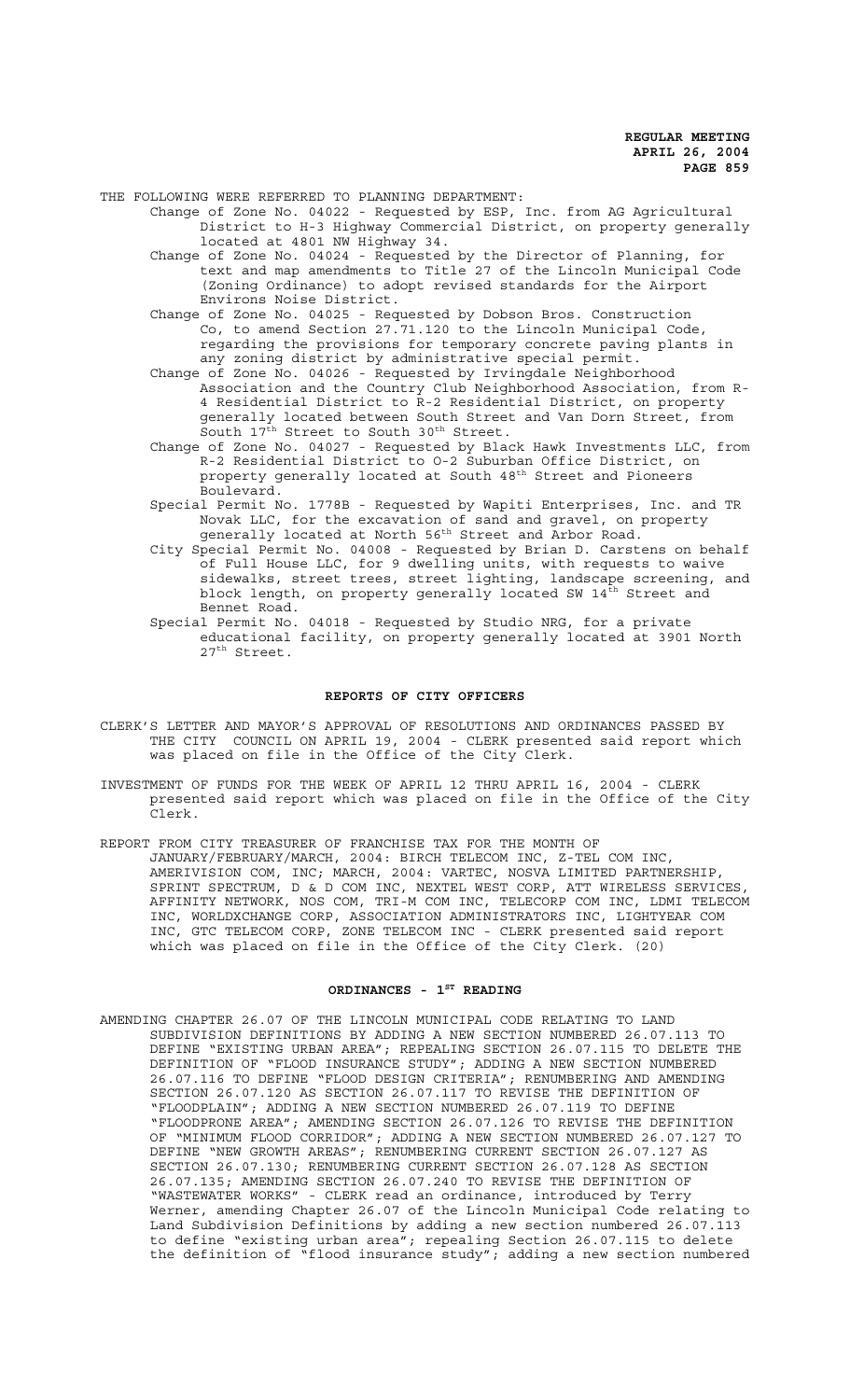26.07.116 to define "flood design criteria"; renumbering and amending Section 26.07.120 as Section 26.07.117 to revise the definition of "floodplain"; adding a new section numbered 26.07.119 to define "floodprone area"; amending Section 26.07.126 to revise the definition of "minimum flood corridor"; adding a new section numbered 26.07.127 to define "new growth areas"; renumbering current Section 26.07.127 as Section 26.07.130; renumbering current Section 26.07.128 as Section  $26.07.135$ ; amending Section  $26.07.240$  to revise the definition of "wastewater works"; and repealing Sections 26.07.115, 26.07.117, 26.07.126, and 26.07.240 of the Lincoln Municipal Code as hitherto existing, the first time.

- AMENDING CHAPTER 26.15 OF THE LINCOLN MUNICIPAL CODE RELATING TO LAND SUBDIVISION, PRELIMINARY PLATS BY AMENDING SECTION 26.15.020 TO REQUIRE THE LOCATION OF EASEMENTS FOR MINIMUM FLOOD CORRIDORS AND OTHER ITEMS RELATED THERETO TO BE SHOWN ON THE PRELIMINARY PLAT; AMENDING SECTION 26.15.040 TO REQUIRE ADDITIONAL INFORMATION REGARDING FLOOD REGULATIONS FOR EXISTING URBAN AREA TO BE INCLUDED WITH THE PRELIMINARY PLAT; ADDING A NEW SECTION NUMBERED 26.15.050 TO REQUIRE ADDITIONAL INFORMATION REGARDING FLOOD REGULATIONS FOR NEW GROWTH AREAS TO BE INCLUDED WITH THE PRELIMINARY PLAT - CLERK read an ordinance, introduced by Terry Werner, amending Chapter 26.15 of the Lincoln Municipal Code relating to Land Subdivision, Preliminary Plats by amending Section 26.15.020 to require the location of easements for minimum flood corridors and other items related thereto to be shown on the preliminary plat; amending Section 26.15.040 to require additional information regarding Flood Regulations for Existing Urban Area to be included with the preliminary plat; adding a new section numbered 26.15.050 to require additional information regarding Flood Regulations for New Growth Areas to be included with the preliminary plat; and repealing Sections 26.15.020 and 26.15.040 of the Lincoln Municipal Code as hitherto existing, the first time.
- AMENDING CHAPTER 26.23 OF THE LINCOLN MUNICIPAL CODE RELATING TO LAND SUBDIVISION DEVELOPMENT STANDARDS BY AMENDING SECTION 26.23.120 TO REQUIRE EASEMENTS IN THE FLOODPLAIN OR FLOODPRONE AREA TO PRESERVE COMPENSATORY STORAGE, REQUIRE MINIMUM FLOOD CORRIDORS ALONG DRAINAGE WAYS WHICH HAVE A DEFINED BED AND BANK, AND TO PROVIDE WHEN ENCROACH-MENTS INTO THE CORRIDOR ARE ALLOWED; AMENDING SECTION 26.23.181 TO REQUIRE SUBDIVISIONS WITHIN THE FLOODPLAIN IN EXISTING URBAN AREA TO MEET FLOOD REGULATIONS FOR EXISTING URBAN AREA; ADDING A NEW SECTION NUMBERED 26.23.185 TO REQUIRE SUBDIVISIONS IN THE FLOODPLAIN OR FLOODPRONE AREA IN NEW GROWTH AREAS TO MEET THE FLOOD REGULATIONS FOR NEW GROWTH AREAS - CLERK read an ordinance, introduced by Terry Werner, amending Chapter 26.23 of the Lincoln Municipal Code relating to Land Subdivision Development Standards by amending Section 26.23.120 to require easements in the floodplain or floodprone area to preserve compensatory storage, require minimum flood corridors along drainage ways which have a defined bed and bank, and to provide when encroachments into the corridor are allowed; amending Section 26.23.181 to require subdivisions within the floodplain in Existing Urban Area to meet Flood Regulations for Existing Urban Area; adding a new section numbered 26.23.185 to require subdivisions in the floodplain or floodprone area in New Growth Areas to meet the Flood Regulations for New Growth Areas; and repealing Sections 26.23.120 and 26.23.181 of the Lincoln Municipal Code as hitherto existing, the first time.
- AMENDING TITLE 26 OF THE LINCOLN MUNICIPAL CODE BY CREATING A NEW CHAPTER 26.24, FLOOD REGULATIONS FOR EXISTING URBAN AREA - CLERK read an ordinance, introduced by Terry Werner, amending Title 26 of the Lincoln Municipal Code by creating a new Chapter 26.24, Flood Regulations for Existing Urban Area, the first time.
- AMENDING TITLE 26 OF THE LINCOLN MUNICIPAL CODE BY CREATING A NEW CHAPTER 26.25, FLOOD REGULATIONS FOR NEW GROWTH AREAS - CLERK read an ordinance, introduced by Terry Werner, amending Title 26 of the Lincoln Municipal Code by creating a new Chapter 26.25, Flood Regulations for New Growth Areas, the first time.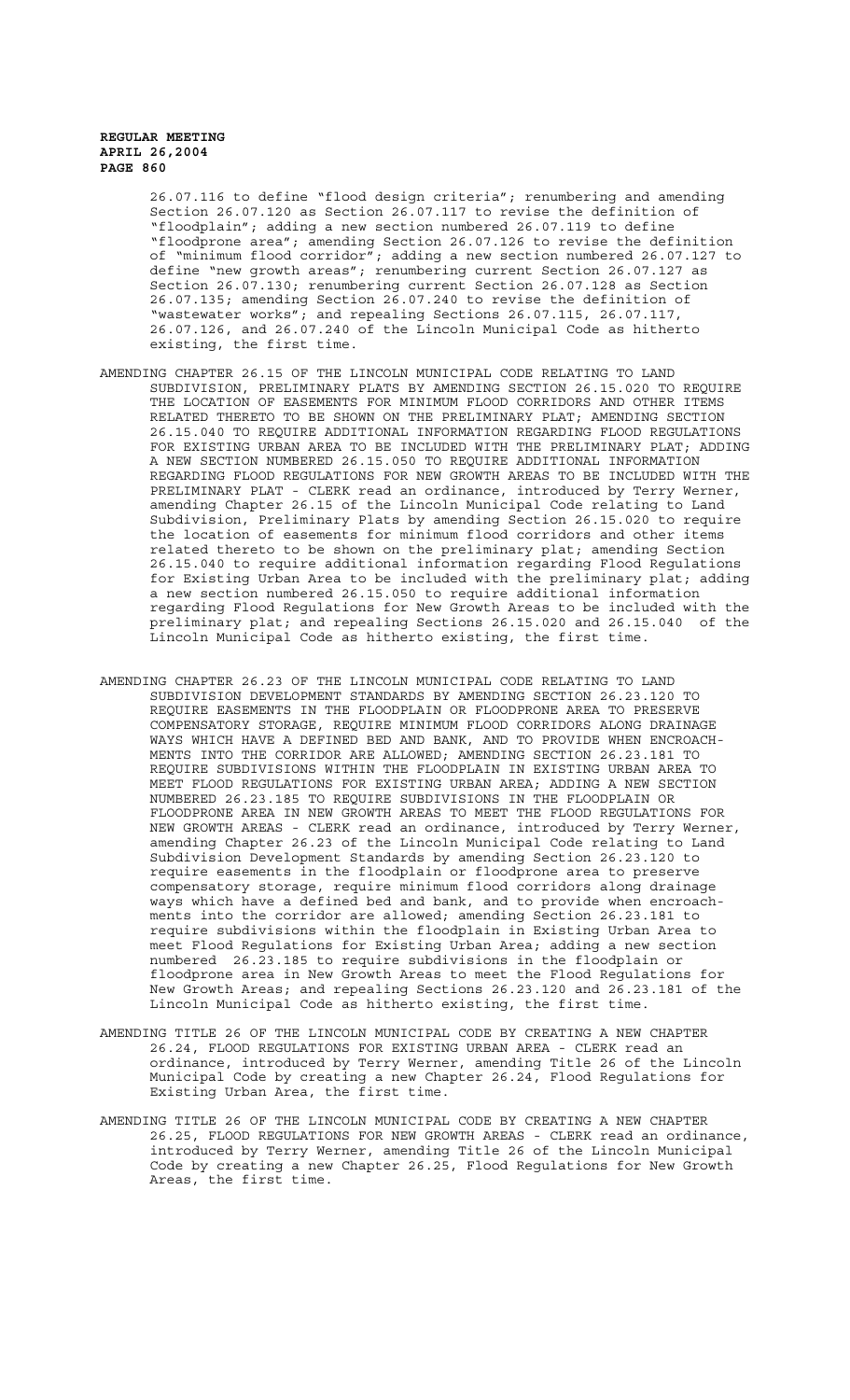- AMENDING SECTION 26.27.060 OF THE LINCOLN MUNICIPAL CODE RELATING TO LAND SUBDIVISION, MINIMUM IMPROVEMENTS TO REQUIRE THE APPLICABLE STANDARDS SET FORTH IN CHAPTERS 26.24 OR 26.25 TO BE MET IF THE LAND PREPARATION AND GRADING IS OCCURRING ON LAND LOCATED WITHIN THE FLOODPLAIN OR FLOODPRONE AREA - CLERK read an ordinance, introduced by Terry Werner, amending Section 26.27.060 of the Lincoln Municipal Code relating to Land Subdivision, Minimum Improvements to require the applicable standards set forth in Chapters 26.24 or 26.25 to be met if the land preparation and grading is occurring on land located within the floodplain or floodprone area; and repealing Section 26.27.060 of the Lincoln Municipal Code as hitherto existing, the first time.
- AMENDING CHAPTER 27.03 OF THE LINCOLN MUNICIPAL CODE RELATING TO ZONING CODE DEFINITIONS BY ADDING A NEW SECTION NUMBERED 27.03.218 TO DEFINE "EXISTING URBAN AREA"; ADDING A NEW SECTION NUMBERED 27.03.235 TO DEFINE "FLOOD DESIGN CRITERIA"; BY AMENDING SECTION 27.03.240 TO REVISE THE DEFINITION OF "FLOODPLAIN"; BY ADDING A NEW SECTION NUMBERED 27.03.418 TO DEFINE "MINIMUM FLOOD CORRIDOR"; BY ADDING A NEW SECTION NUMBERED 27.03.445 TO DEFINE "NEW GROWTH AREAS" - CLERK read an ordinance, introduced by Terry Werner, amending Chapter 27.03 of the Lincoln Municipal Code relating to Zoning Code Definitions by adding a new section numbered 27.03.218 to define "existing urban area"; adding a new section numbered 27.03.235 to define "flood design criteria"; by amending Section 27.03.240 to revise the definition of "floodplain"; by adding a new section numbered 27.03.418 to define "minimum flood corridor"; by adding a new section numbered 27.03.445 to define "new growth areas"; and repealing Section 27.03.240 of the Lincoln Municipal Code as hitherto existing, the first time.
- AMENDING TITLE 27 OF THE LINCOLN MUNICIPAL CODE BY ADDING A NEW CHAPTER 27.52, FLOOD REGULATIONS FOR EXISTING URBAN AREA - CLERK read an ordinance, introduced by Terry Werner, amending Title 27 of the Lincoln Municipal Code by adding a new Chapter 27.52, Flood Regulations for Existing Urban Area, the first time.
- AMENDING TITLE 27 OF THE LINCOLN MUNICIPAL CODE BY ADDING A NEW CHAPTER 27.53, FLOOD REGULATIONS FOR NEW GROWTH AREAS AND REPEALING CHAPTER 27.55 OF THE LINCOLN MUNICIPAL CODE, FLOOD PLAIN DISTRICT, IN ITS ENTIRETY CLERK read an ordinance, introduced by Terry Werner, amending Title 27 of the Lincoln Municipal Code by adding a new Chapter 27.53, Flood Regulations for New Growth Areas; and repealing Chapter 27.55 of the Lincoln Municipal Code, Flood Plain District, in its entirety, the first time.
- AMENDING CHAPTER 27.65 OF THE LINCOLN MUNICIPAL CODE RELATING TO COMMUNITY UNIT PLANS BY AMENDING SECTION 27.65.020 TO PROVIDE FOR A DWELLING UNIT BONUS IF A COMMUNITY UNIT PLAN WILL SUBSTANTIALLY PROTECT FLOODPLAIN OR FLOODPRONE AREAS; AMENDING SECTION 27.65.070 TO CHANGE A REFERENCE TO THE NEW CHAPTERS REGULATING DEVELOPMENT IN THE FLOODPLAIN OR FLOODPRONE AREAS - CLERK read an ordinance, introduced by Terry Werner, amending Chapter 27.65 of the Lincoln Municipal Code relating to Community Unit Plans by amending Section 27.65.020 to provide for a dwelling unit bonus if a community unit plan will substantially protect floodplain or floodprone areas; amending Section 27.65.070 to change a reference to the new chapters regulating development in the floodplain or floodprone areas; and repealing Sections 27.65.020 and 27.65.070 of the Lincoln Municipal Code as hitherto existing, the first time.
- AMENDING SECTION 27.81.010 OF THE LINCOLN MUNICIPAL CODE RELATING TO GENERAL REGULATIONS OF THE ZONING CODE TO REQUIRE THE DRAINAGE AND GRADING PLAN TO INCLUDE PRESERVATION OF THE MINIMUM FLOOD CORRIDOR - CLERK read an ordinance, introduced by Terry Werner, amending Section 27.81.010 of the Lincoln Municipal Code relating to General Regulations of the Zoning Code to require the drainage and grading plan to include preservation of the minimum flood corridor; and repealing Section 27.81.010 of the Lincoln Municipal Code as hitherto existing, the first time.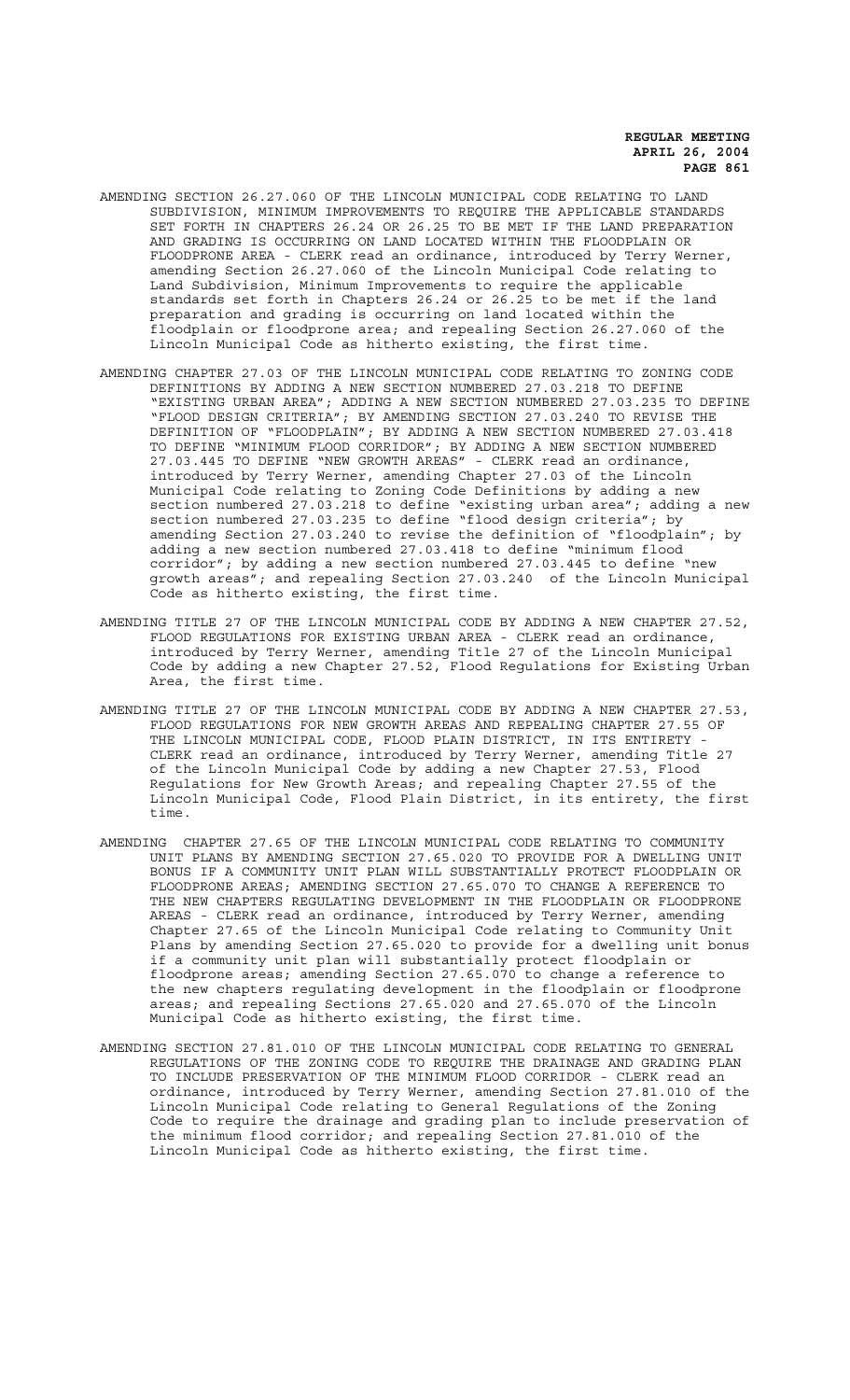### ORDINANCES - 3<sup>RD</sup> READING

CHANGE OF ZONE 04014 - AMENDING TITLE 27 OF THE LINCOLN MUNICIPAL CODE BY AMENDING SECTION 27.31.030 TO DELETE THE SALE OF ALCOHOLIC BEVERAGES FOR CONSUMPTION ON AND OFF THE PREMISES AS PERMITTED USES; BY AMENDING SECTION 27.31.040 TO ADD SAID USES AS PERMITTED CONDITIONAL USES AND TO PROVIDE CONDITIONS OF APPROVAL IN THE B-2 PLANNED NEIGHBORHOOD BUSINESS DISTRICT; BY AMENDING SECTION 27.37.020 TO DELETE THE SALE OF ALCOHOLIC BEVERAGES FOR CONSUMPTION ON AND OFF THE PREMISES AS PERMITTED USES; BY AMENDING SECTION 27.37.025 TO ADD SAID USES AS PERMITTED CONDITIONAL USES AND TO PROVIDE CONDITIONS OF APPROVAL IN THE B-5 PLANNED REGIONAL BUSINESS DISTRICT - CLERK read an ordinance, introduced by Patte Newman, amending Title 27 of the Lincoln Municipal Code to amend the conditions under which alcohol is allowed to be sold in the B-2 and B-5 zoning districts by amending Section 27.31.030 to delete the sale of alcoholic beverages for consumption on and off the premises as a permitted use in the B-2 Planned Neighborhood Business District; amending Section 27.31.040 to add said use as a permitted conditional use and to provide conditions of approval in the B-2 Regional Business District; amending Section 27.37.025 to add said use as a permitted conditional use and to provide conditions of approval in the B-5 Regional Business District; and repealing Sections 27.31.030, 27.31.040, 27.37.020 and 27.37.025 of the Lincoln Municipal Code as hitherto existing, the third time.

NEWMAN Moved to pass the ordinance as read. Seconded by Cook & carried by the following vote: AYES: Camp, Cook, Friendt, McRoy, Newman, Svoboda, Werner; NAYS: None. The ordinance, being numbered **#18345**, is recorded in Ordinance Book #25.

CHANGE OF ZONE 04016 - AMENDING SECTION 27.26.020 OF THE LINCOLN MUNICIPAL CODE TO ADD ADULT CARE CENTER AS A PERMITTED USE IN THE O-2 SUBURBAN OFFICE DISTRICT - CLERK read an ordinance, introduced by Patte Newman, amending Section 27.26.020 of the Lincoln Municipal Code to allow Adult Care Centers as a permitted use in the O-2 Suburban Office District; and repealing Section 27.26.020 of the Lincoln Municipal Code as hitherto existing, the third time.

NEWMAN Moved to pass the ordinance as read. Seconded by Svoboda & carried by the following vote: AYES: Camp, Cook, Friendt, McRoy, Newman, Svoboda; NAYS: None; CONFLICT OF INTEREST: Werner.

The ordinance, being numbered **#18346**, is recorded in Ordinance Book #25.

APPROVING THE TRANSFER OF UNSPENT AND UNENCUMBERED APPROPRIATIONS AND CASH BETWEEN CAPITAL IMPROVEMENT PROJECTS WITHIN THE PUBLIC WORKS & UTILITIES DEPARTMENT, URBAN DEVELOPMENT DEPARTMENT, AND PARKS & RECREATION DEPARTMENT AND DESIGNATING THE FUNDING SOURCE FOR STREET PROJECTS TO BE FUNDED FROM THE RECENT ISSUANCE OF HIGHWAY ALLOCATION BONDS IN FY 04/05 AND TRANSFERRING DOLLARS MADE AVAILABLE TO THOSE PROJECTS TO OTHER STREET PROJECTS WITHIN THE DEPARTMENT OF PUBLIC WORKS & UTILITIES - PRIOR to reading:

COOK Stated he wished to Split the Question. No Second Required. The ordinance shall be split to reflect Bill No. 04-66A (Public Works & Utilities Department and Urban Development Department) and Bill No. 04-66B (Parks & Recreation Department)

Part A of Ordinance shall be separate, called Bill No. 04-66A, and include: Page 1, Lines 1 through 28;Page 2, Lines 1 through 33;Page 3, Lines 1 through 43;Page 4, Lines 1 through 8; Page 5, Lines 14 through 20.

Part B of Ordinance shall be separate, called Bill No. 04-66B, and include: Page 1, Lines 1 through 5; Page 4, Lines 9 through 38; Page 5, Lines 1 through 13.

Roll Call Vote on Final Question and carried: AYES: Camp, Cook, Friendt, McRoy, Newman, Svoboda, Werner; NAYS: None.

COOK Moved motion to Amend No. 2 to Bill No. 04-66A in the following manner: On page 1, at the end of line 23, add an \* (asterisk). Seconded by Svoboda & carried by the following vote: AYES: Camp,

Cook, Friendt, McRoy, Newman, Svoboda, Werner; NAYS: None.

COOK Moved to continue Public Hearing with Action on Bill No. 4-66B for 2 weeks to 5/10/01.

Seconded by Werner & carried by the following vote: AYES: Camp, Cook, McRoy, Newman, Werner; NAYS: Friendt, Svoboda.